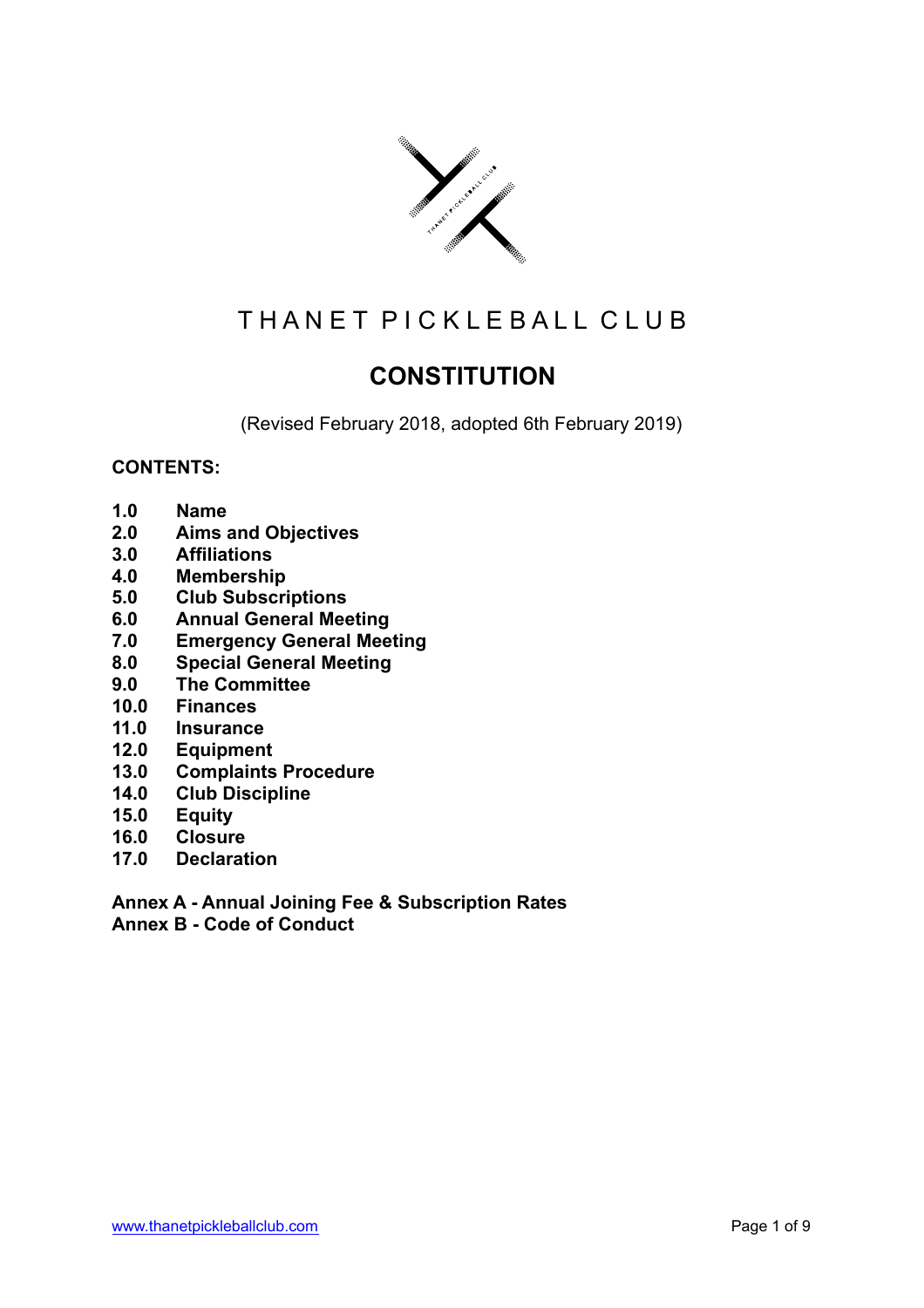# **1.0 Name**

1.1 The Club's name shall be called "Thanet Pickleball Club", hereafter referred to as "the Club".

# **2.0 Aims and Objectives**

- 2.1 The aims and objectives of the Club are to develop, promote and improve the sport of Pickleball in Thanet and the surrounding areas.
- 2.2 The Club is a non-profit making unincorporated association. All profit and surpluses will be used for the benefit of the Club. No profit or surplus will be distributed other than to another non-profit-making body upon dissolution of the Club.
- 2.3 The Committee must ensure that there are sufficient reserves as a contingency fund for unexpected expenditure as well as ensuring that there are sufficient resources to maintain and develop the club as agreed by the Committee and Members.

# **3.0 Affiliations**

3.1 Thanet Pickleball Club is a Member of pickleballEngland. [www.pickleballengland.org](http://www.pickleballengland.org)

# **4.0 Membership**

- 4.1 Membership of the Club will be open to all persons on application, regardless of sex, age, disability, ethnicity, nationality, sexual orientation, religion, or other beliefs.
- 4.2 All Club Members are expected to act in accordance with the Club's Constitution and the Club rules and to complete necessary membership documentation / consents / waivers.
- 4.3 Members are defined as persons that pay the "Annual Joining Fee". Non Members are defined as persons that choose not to pay the "Annual Joining Fee".
- 4.4 A Member of the Club is a person whose name is registered with the Secretary and is fully paid up, with the "Annual Joining Fee", or whatever category of membership that the Committee might from time to time agree.
- 4.5 The Annual Joining Fee commences on the 1st February through to 31st January, part year pro-rata rates are applied.
- 4.6 The Club's Committee will determine this fee, to be ratified at the Annual General Meeting and is responsible for its collection. Please see Annex A for the current years "Annual Joining Fee" structure.
- 4.7 Members benefit from reduced Pay-As-You-Play subscription fees.
- 4.8 Members benefit from the option of Paying Monthly by Standing Order.
- 4.9 Members are eligible to be nominated for Officer Roles and to vote at the AGM.
- 4.10 Members will be notified of other discounts / benefits, such as discounts on private court hire fees and discounted equipment via the "Members Only" page of the Clubs website.
- 4.11 Members will be given priority booking of Club Sessions and Club Tournaments over Non Members.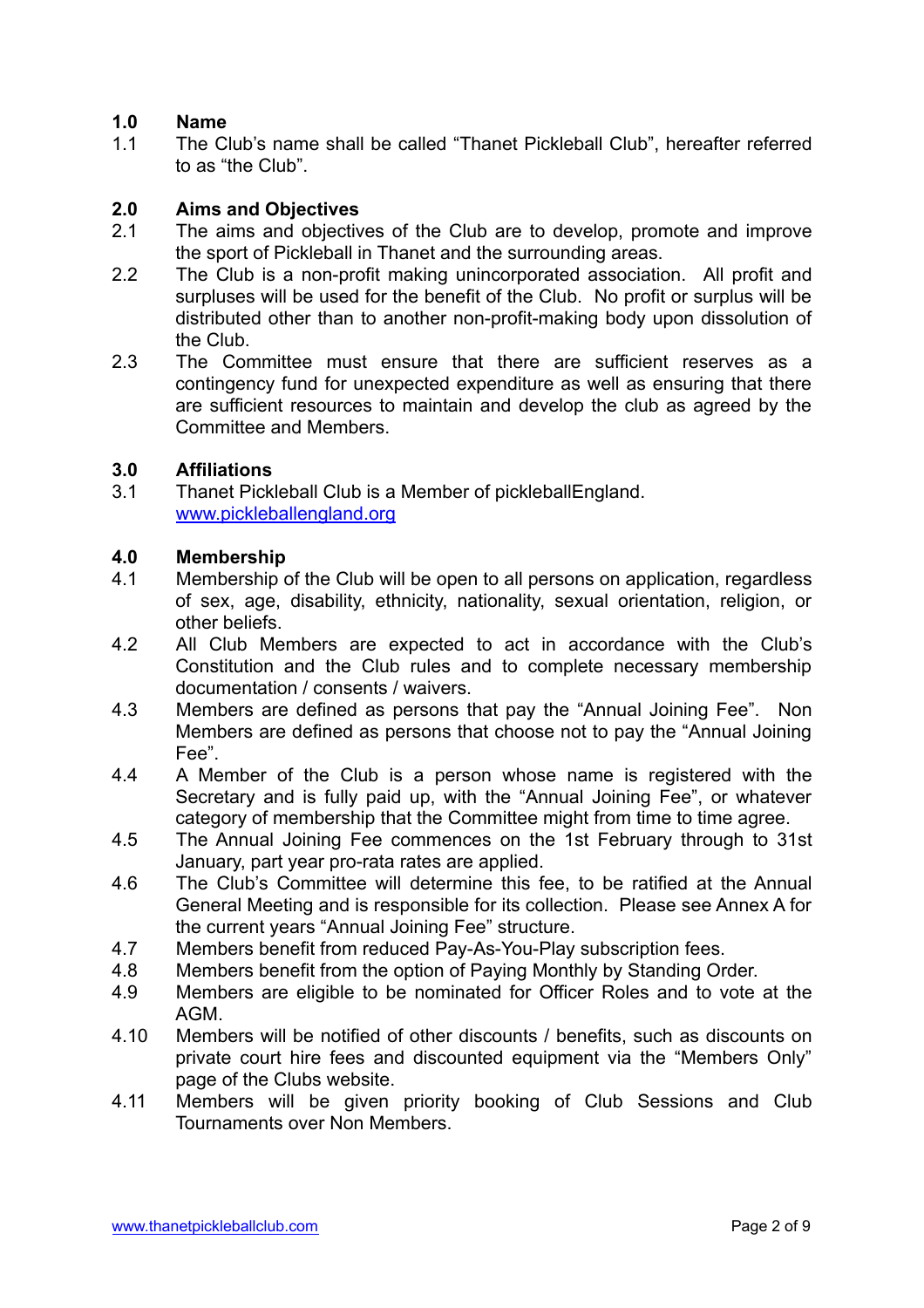# **5.0 Club Subscriptions**

- 5.1 The subscription charges will be set by the Committee and can be amended as deemed necessary in cases such that costs of hall hire increase or new or replacement equipment is needed.
- 5.2 Please see Annex A for the current years Subscription Fees structure.
- 5.5 Visitors / Guests / New Players get their first visit free.
- 5.6 Tournaments / events may require additional payments. Rates will vary for Members / Non-Members.

# **6.0 Annual General Meeting**

- 6.1 All Members of the Club shall receive a minimum of 10 days notice of the date of the Annual General Meeting.
- 6.2 The Annual General Meeting shall be held late January / early February.
- 6.3 Additions, deletions and alterations to the Constitution can be made prior to the Annual General Meeting and agreed or otherwise at the said Annual General Meeting via a vote by the Members.
- 6.4 Any suggestions to be included in the Constitution must be submitted to the Secretary no later than 7 days prior to a General Meeting and then to be agreed or otherwise at the said Annual General Meeting via a vote by the Members.

#### **7.0 Emergency General Meeting**

7.1 An EGM will be called when an emergency decision needs to be made. A minimum number for the making of decisions at an EGM will be, three Committee Members. The Chairperson will hold the casting vote.

#### **8.0 Special General Meeting**

8.1 A special meeting shall be called within 30 days of the receipt of a written request from 10 Members to the Secretary. Such a meeting shall deal only with the matter of which notice is given in the request.

#### **9.0 The Committee**

- 9.1 The Committee will consist of a Chairperson, Secretary, and Treasurer to administer the Club activities and concerns. A minimum of three will constitute a quorum. All decisions require a minimum of three Committee Members. The Chairperson will hold the final casting vote.
- 9.2 The Committee will meet at least four times per year to administer the affairs and finances of the Club.
- 9.3 The Committee shall have the power to co-opt and appoint such Sub-Committees as it deems necessary. The Committee shall decide the Terms of Reference, Membership and Authority of those Sub-Committees. The Chairperson, Secretary and Treasurer of the group shall be ex officio to any such Committee.
- 9.4 The Committee positions will be voted in at the AGM. Only the Club's Members are eligible to nominate other Members and they are required to have a seconder. The successful candidates will be declared by a majority show of hands for each position.
- 9.5 Only the Club's Members are eligible to be nominated for Officer roles or to vote.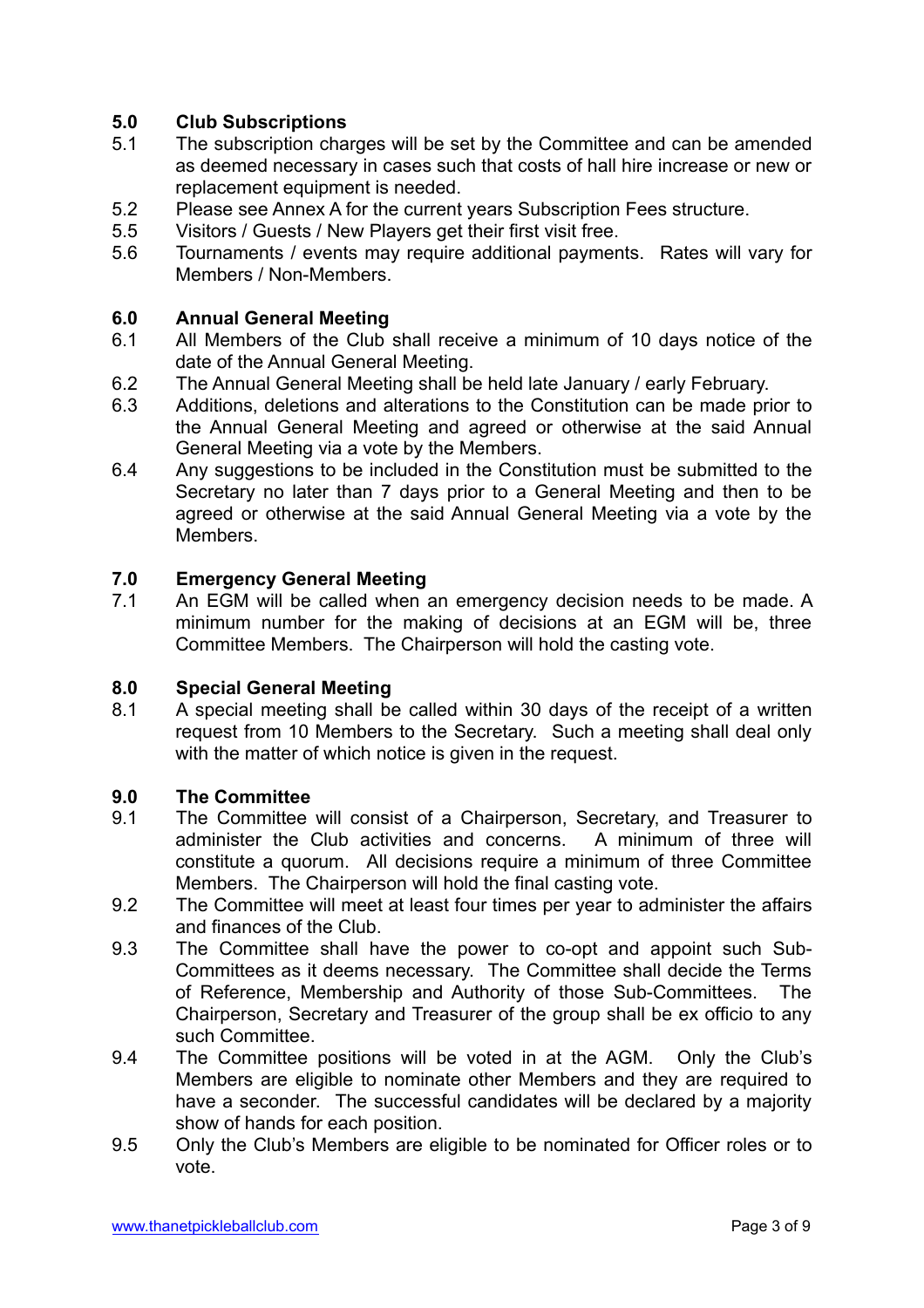# **10.0 Finances**

- 10.1 The Treasurer will be required to keep an up-to-date record of the Club finances and will be required to advise the Members of the financial position at each Committee Meeting.
- 10.2 Any monies or funds raised in the name of the Club are intended for the Club as a whole.
- 10.3 The Treasurer shall produce an income and expenditure statement and a balance sheet at the end of each financial year. These should be presented at the Annual General Meeting after being reconciled by an independent person not elected to the Committee.
- 10.4 The Club's Committee Members shall receive no direct, or indirect payment, except for legitimate expenses incurred in connection with Club business;
- 10.5 Any expenditure on social activities must be agreed in advance, by at least 2 Committee Members.
- 10.6 Any profit made by the Club must be retained within the Club for use in line with the Aims and Objectives of the Club as stated in 2 above. Profits may not be distributed

# **11.0 Insurance**

11.1 The Club will provide suitable Combined Sport Personal Accident and Liability Insurance cover.

#### **12.0 Equipment**

12.1 The Club shall make available any necessary equipment for playing / training, and will ensure it is in safe condition, ie nets and balls.

# **13.0 Complaints Procedure**

13.1 It shall be the responsibility of the Committee and / or coaches to resolve issues and concerns in a fair manner between players, between players and coaches, or between parents and either players or coaches.

# **14.0 Club Discipline**

- 14.1 The Club Committee is responsible for all disciplinary matters pertaining to individual persons, or club activities and will act to safeguard an enjoyable and harmonious club.
- 14.2 All persons are expected to take responsibility for their own safety at the Club and at all times, to act with the safety of others in mind, when using any facility at the Club.
- 14.3 Players must also abide by the simple rules of the Club.
- 14.4 All players are expected to adhere to the Rules of the USAPA with regard to court etiquette and standards of sporting behaviour.
- 14.5 Members are asked to report any infringements, or persons not abiding by the Club rules to the Committee.
- 14.6 Please refer to the Clubs "Code of Conduct", Annex B, for further information.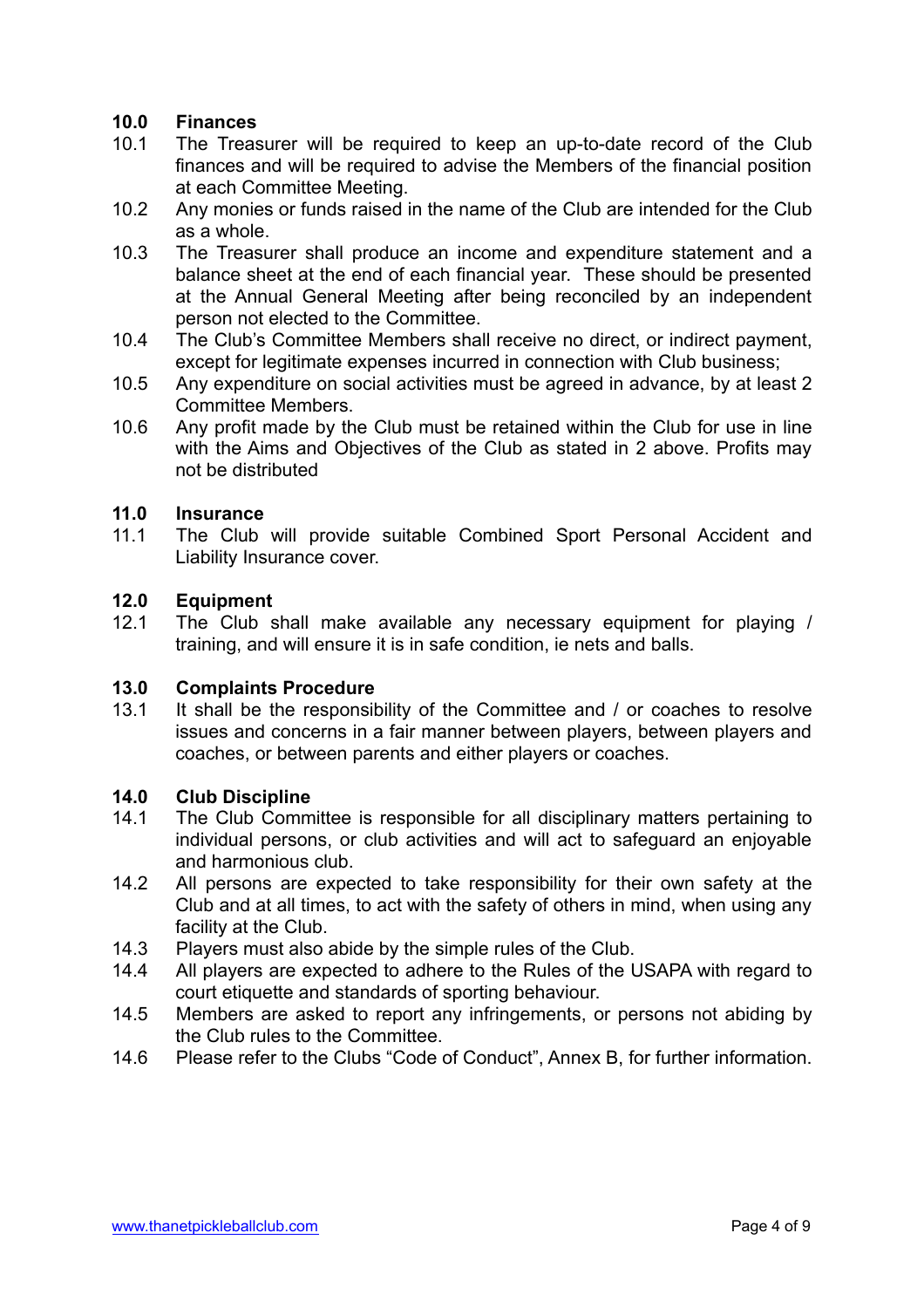# **15.0 Equity**

15.1 The Club respects the rights, dignity and worth of every person and will treat everyone within the context of their sport, regardless of age, ability, gender, race, ethnicity, religious belief, sexuality or social/economic status

# **16.0 Closure**

- 16.1 In the event of the Club no longer existing, a period of six months shall be allowed to lapse before any of the assets and equipment can be disposed of.
- 16.2 Any equipment on loan from any organisation shall be returned.

#### **17.0 Declaration**

As a Committee Member of Thanet Pickleball Club, I agree to abide by and enforce the rules of the Thanet Pickleball Club Constitution and office to which I hold.

| Chair |  |
|-------|--|
|       |  |
|       |  |
|       |  |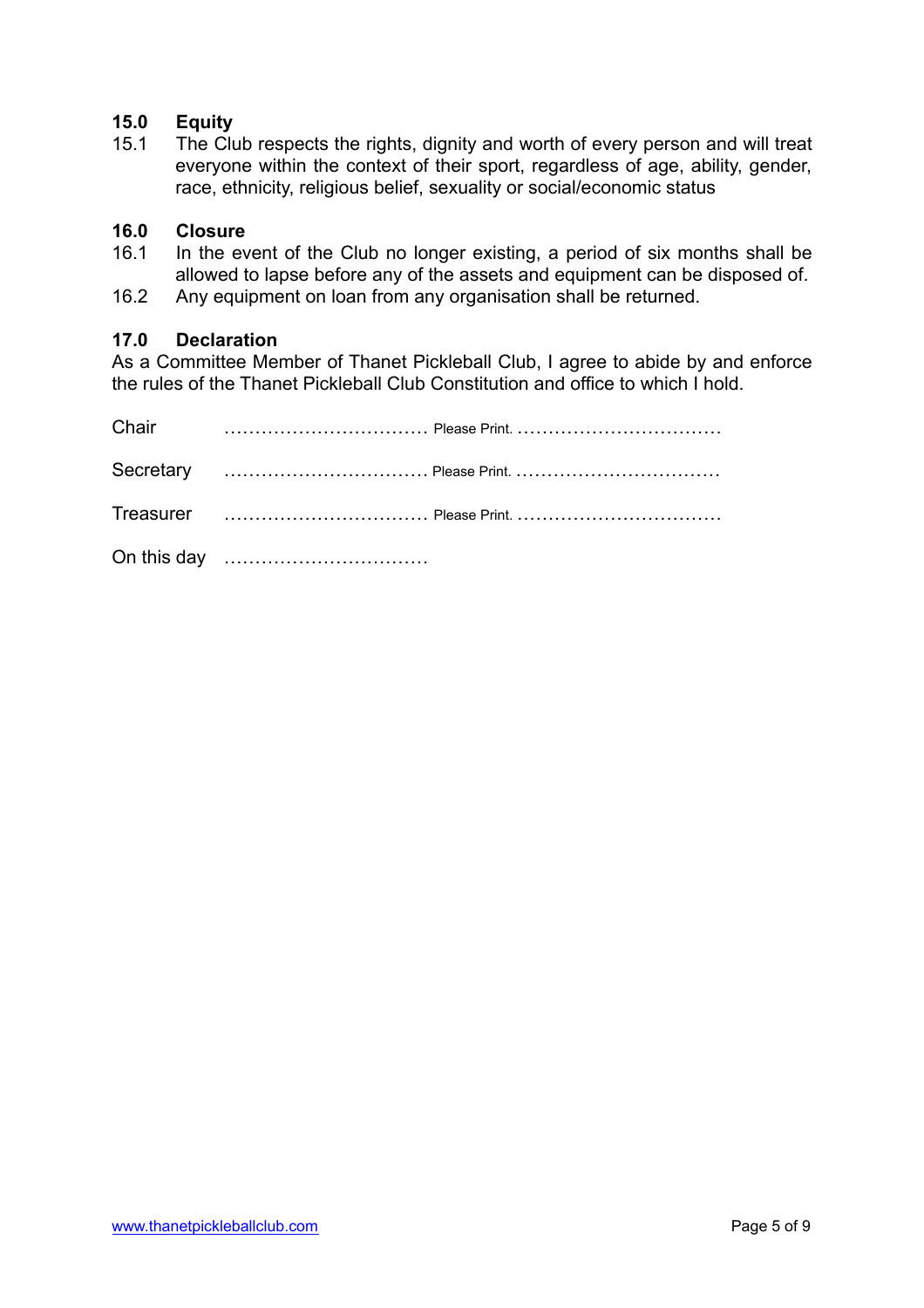

# THAN ET PICKLEBALL CLUB

# **Annual Joining Fee & Subscription Rates**

# **ANNEX A**

For the period 01.02.19-31.01.20

# **Annual Joining Fee**

- £30 Adults
- £15 Under 19's (or in full time education)

*Persons paying the Clubs Annual Joining Fee are defined as Members of the Club.* 

# **Pay-As-You-Play Subscriptions**

- £7 Adult Non Members
- £5 Under 19 Non Members
- £5 Adult Members
- £3 Under 19 Members
- £0 First time Visitors / Guest/ Non Members

# **Pay Monthly Subscriptions**

*Available to persons paying the Annual Joining Fee only (Members). Paid in advance on the 1st of the month via Standing Order, includes all Wednesday and Sunday Sessions in a calendar month.* 

£12.50 Under 19 Members

£25 Adult Members

#### **Introduction to Pickleball and Drills & Skills Development Sessions**  *Monday evenings 19:30-21:30*

- £5 Under 19's Members / Non Members
- £5 Adult Members / Non Members
- £3 Under 19's if accompanied by two Adults paying £5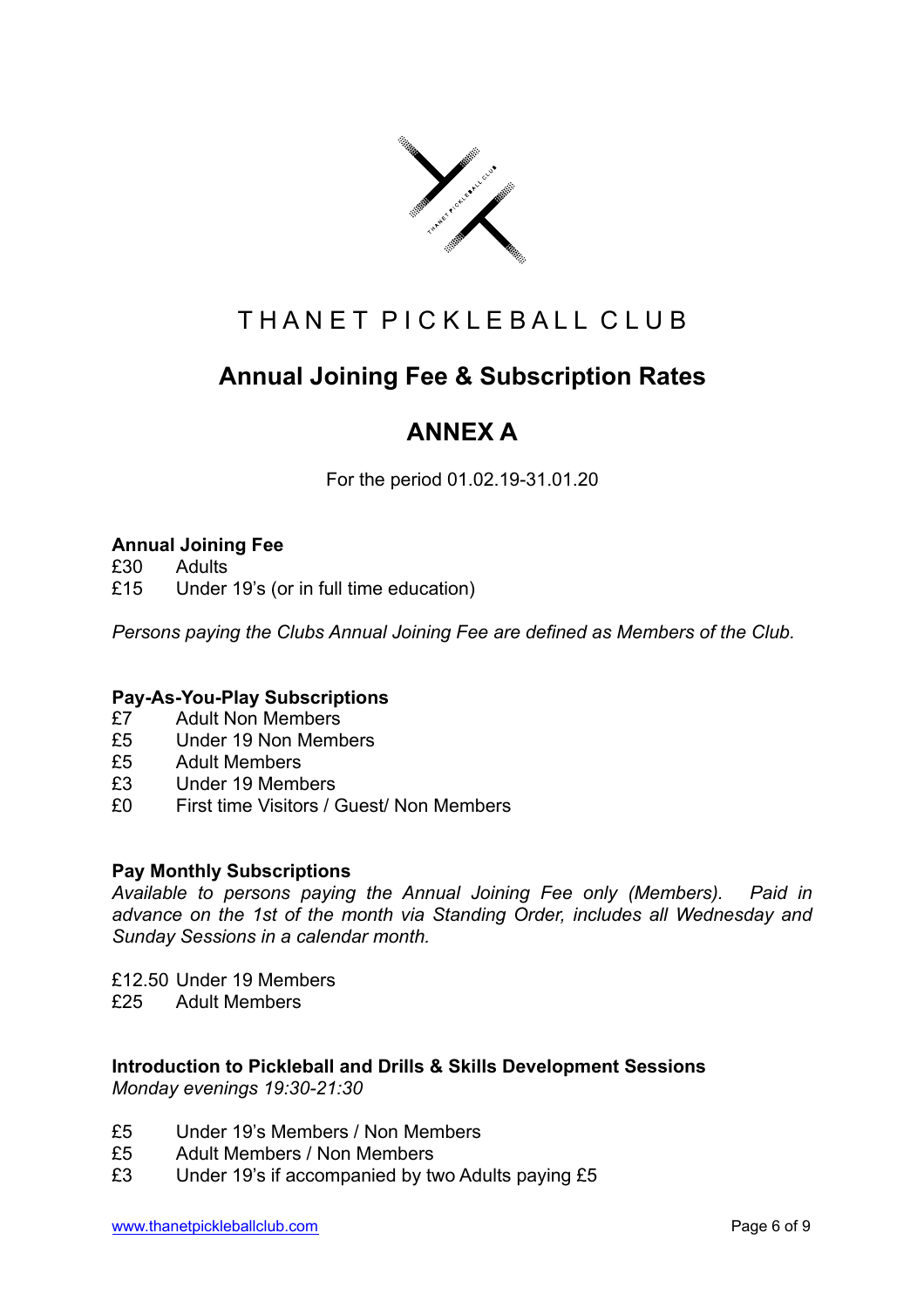

# T H A N E T P I C K L E B A L L C L U B

# **Code of Conduct**

# **ANNEX B**

Adopted 01.03.19

*Please abide by this Code of Conduct for the continued success of our well organised and happy Club.* 

# **1.0 Doodle Attendance Polls**

1.1 The Club does not accept walk-ins/drop-in players, whether they are Members, Non Members, Visitors, Guests, or New Players. Court space is limited, sessions have elements of organised play, therefore places are offered on a first come, first served basis with priority given to Pay Monthly Members, Pay-As-You-Play Members and Non Members that have completed the Doodle attendance poll.

- 1.2 The session organiser reserves the right to refuse players entry to a session if they have not completed the Doodle attendance poll, and therefore are not expected at a given session.
- 1.3 Members of the Club have access to the current months Doodle attendance polls via the "Members Only" page of the Clubs website. [www.thanetpickleballclub.com](http://www.thanetpickleballclub.com)
- 1.4 Non Members, Visitors, Guests, New Players should get in touch with the Club Secretary either directly or via the Club website and ask to be included in a given Club session or Mini Tournament subject to available spaces. Only Members will have direct links to the Doodle attendance polls (via the "Members Only" page of the Club's website).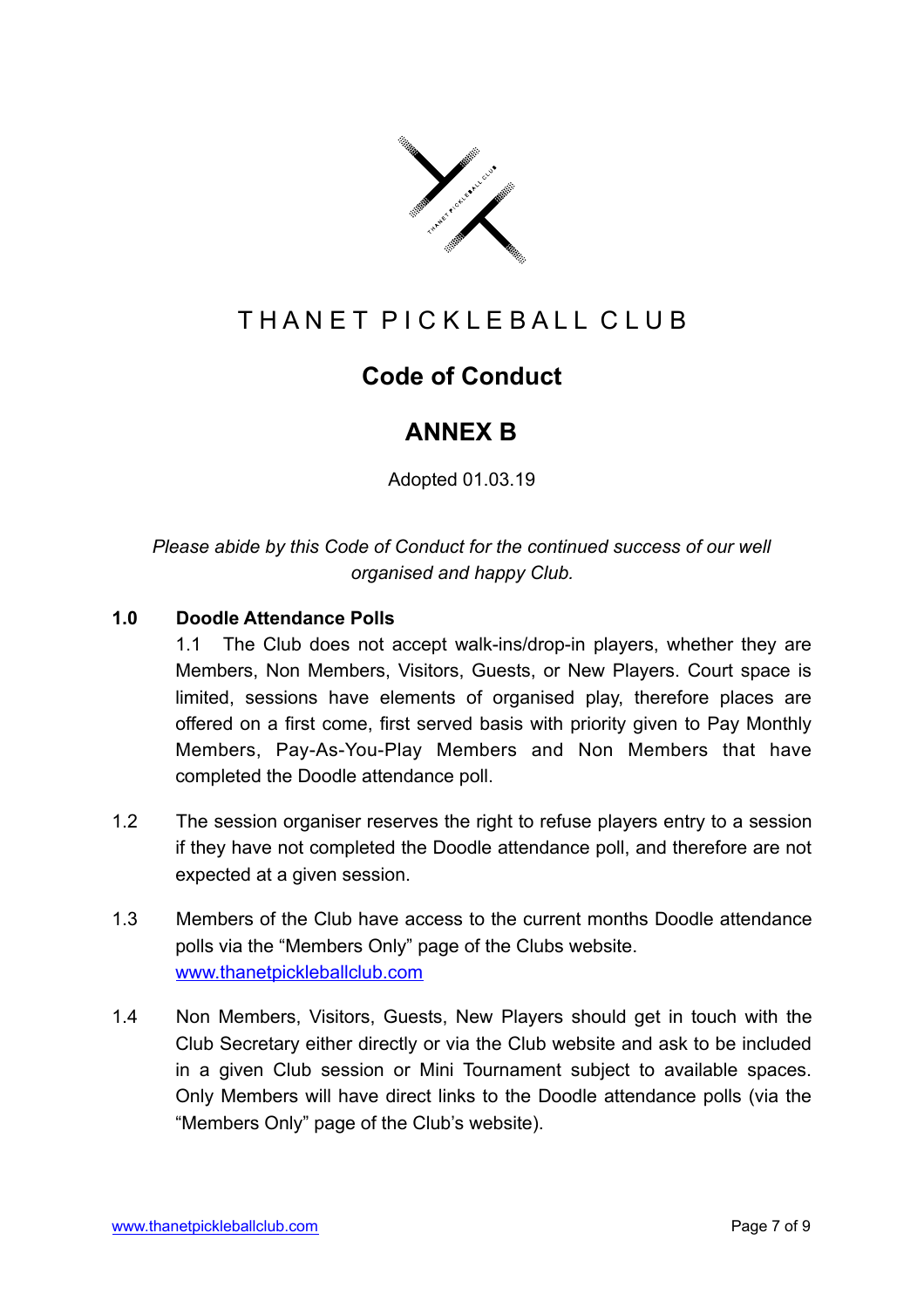1.5 New Players/Non Members attending the Introduction to Pickleball and Drills & Skills development sessions will be forwarded links to the Doodle Attendance poll for those particular sessions.

# **2.0 Respect Other Players and the Club**

- 2.1 All Players, Members, Non Members, Visitors, Guests please respect your fellow Players and the Club.
- 2.2 Members travelling to Other Clubs and Tournaments, please respect the rules of those clubs and tournaments and respect the Organisers by giving notice of attendance/non attendance, please consider that your behaviour reflects upon our Club.
- 2.3 All Players, Members, Non Members, Visitors, Guests please respect the systems/methods of arranging play that the Club has in place for various Club sessions and Mini Tournaments. Persons showing disrespectful behaviour by not accepting the systems the Club has in place may be asked to leave the session, their Membership may be revoked, they may be refused entry to the Club in future.
- 2.4 The Clubs current systems for arranging Club Sessions (01.03.19):

# **Wednesday**

18:30-19:00 - Warm Up

19:00-20:30 - Ladder

20:30-21:30 - Mixed Ability

Regular Sundays 10:00-12:00 - Mixed Ability 12:00-13:00 - Graded Courts, Singles Practice, Chosen Partner Practice

# 2nd Sunday of the Month

10:00-13:00 - Pick A Partner Mini Tournament

Players are responsible for finding their own Partner and may only enter as a Team, Single person entries will be removed from the Doodle attendance app. If more than 8 Teams enter, the session may be held at King Ethelbert **School** 

Last Sunday of the Month 10:00-13:00 - Names From A Hat Mini Tournament